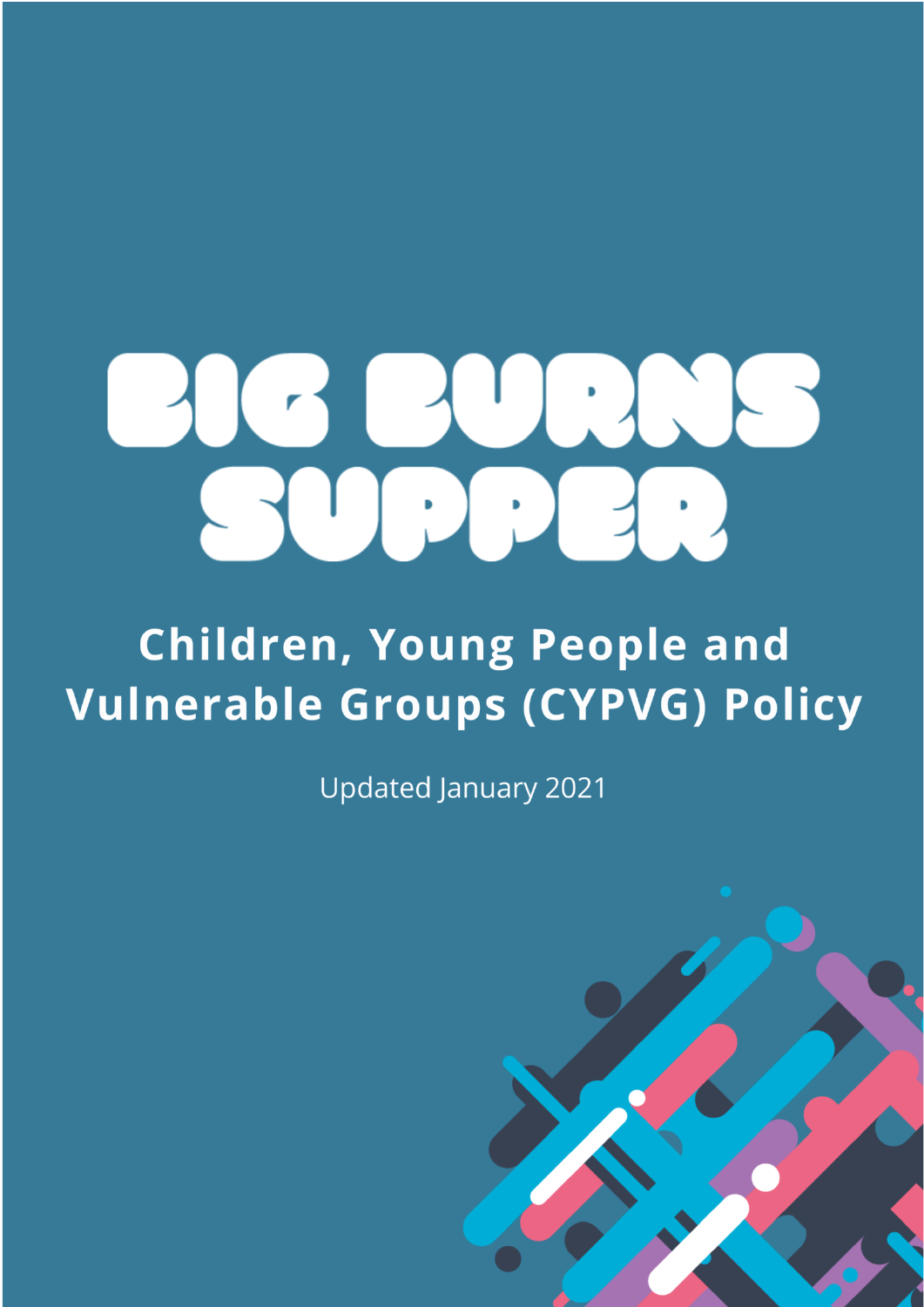Electric Theatre Workshop Limited (trading as Big Burns Supper) is a registered charity in Scotland No. SCO42897. The organisation is a Theatre and community Arts organisation working with the public in a range of different settings. The work is carried out in a range of venues, with large and small groups, and individuals.

The organisation aims to provide quality experiences and outcomes for all participants and personnel, at all applicable times. As such, Electric Theatre Workshop is committed to uphold it's legal and ethical obligations to safeguard the safety and wellbeing of all participants, staff, volunteers and freelance employees, whilst engaged in Electric Theatre Workshop Activities.

This document will set out the organisations commitment to ensure Children and Protected groups enjoy a safe and happy environment across all operational sites. This policy has been approved by the board of trustees and will be reviewed annually.

It is the responsibility of all personnel, full time, seasonal, freelance, or as a volunteer make themselves familiar with this policy, and their duty to uphold the code of conduct described herein. Where is reasonably practicable, training will be provided by the organisation for new personnel.

# **Legislation and Guidance**

The policy is written in accordance with Guidance and principles set out or sought from NSPCC, The Scottish Government legislation The Children (Scotland) Act 1995, Adoption and Children (Scotland) Act 2007, Protection of Vulnerable Groups (Scotland) Act 2007, Sexual offences (Scotland) Act 2009,Children's Hearing (Scotland) Act 2011, Children And Young people (Scotland) Act 2014, National Guidance for Child Protection in Scotland (2014) and national policy frameworks, GIRFEC; Getting it Right for Every Child, Creating safety: Child protection guidance, Creative Scotland, and the United Nations Convention on the Rights of a Child.

# **Principles**

This policy document uses the following four principles as guidance:

- 1. The best interests of the child and adult-at-risk must always be a primary consideration
- 2. All children, young people and adults-at-risk should be treated fairly and with dignity and respect
- 3. All children, young people and adults-at-risk have the right to protection from all forms of harm, abuse, neglect and exploitation
- 4. All children, young people and adults-at-risk have the right to express their views on matters that affect them.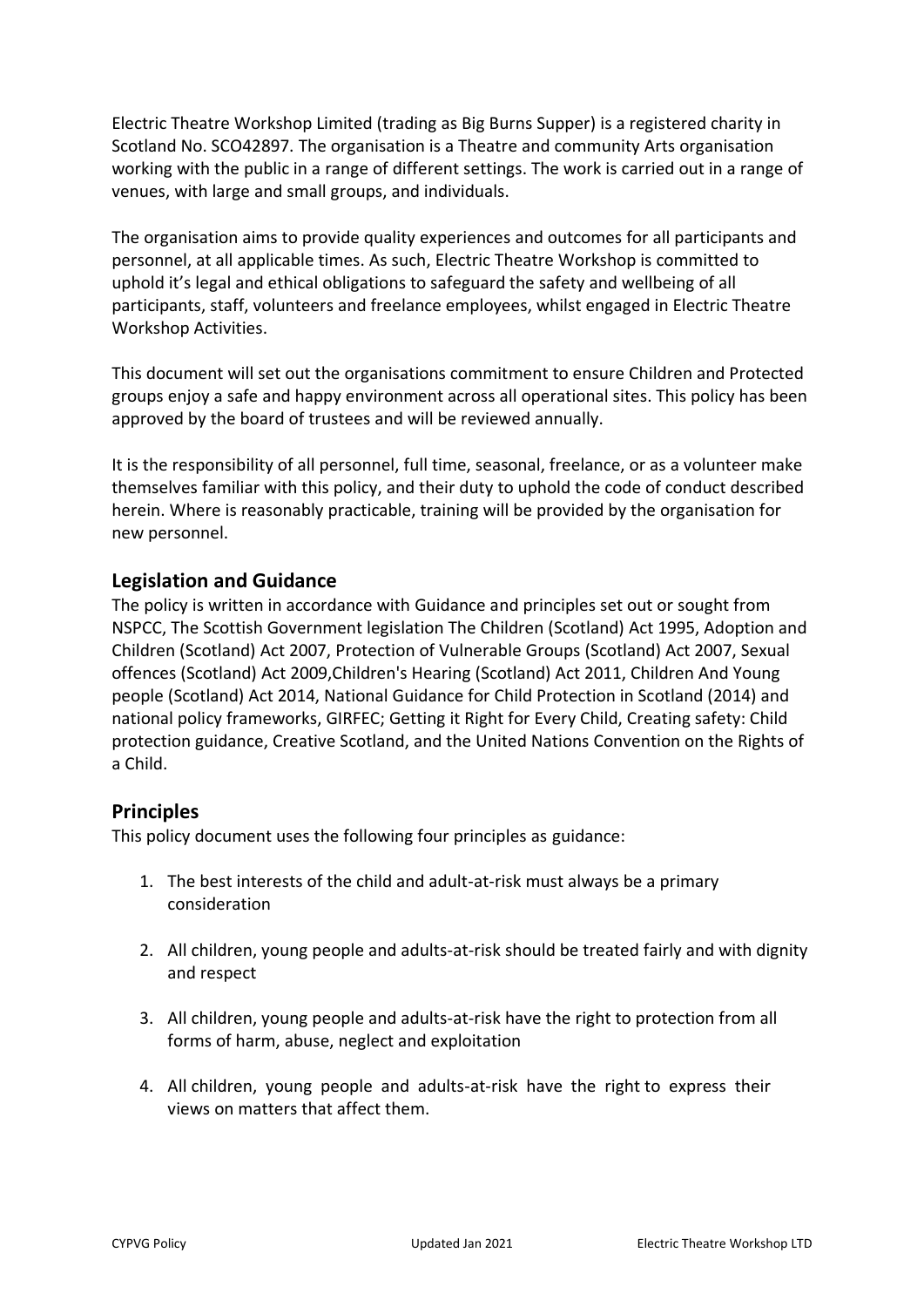# **Definition of Terms**

# **Child**

Throughout these guidelines we refer to 'child'. By this we mean anyone under the age of 18. A child can be defined differently in different legal contexts. The individual's circumstances and age will dictate what legal measures will be applied but legislation is favouring the age of 18 in the majority of definitions, for example, The United Nations on the Rights of the Child, Protection of Children and Prevention of Sexual Offences (Scotland) 2005.

### **Adults-at-Risk**

An adult is defined as anybody over the age of 18. This policy uses takes its definition of 'Adults-at-Risk' from the Adult and Support Protection (Scotland) Act 2007: Code of Practice. An adult-at-risk is:

- 1. unable to safeguard their own well-being, property, rights or other interests
- 2. at risk of harm; and
- 3. because they are affected by disability, mental disorder, illness or physical or mental infirmity, are more vulnerable to being harmed than adults who are not so affected.

#### **Staff**

For the purposes of this document, any references made to "staff" refers to an individual or group of individuals who are undertaking working on the behalf of Electric Theatre Workshop Theatre Company, either in a paid or voluntary basis. By contracting these individuals to work with children, young people or adults-at-risk, Electric Theatre Workshop takes responsibility for ensuring they have a PVG certificate. This will be checked by a member of senior management through recruitment vetting procedures.

#### **Appropriate Adult**

For the purposes of this document, any references made to "appropriate adult" refers to an adult person who has responsibility for a child, young person or adult-at-risk. This includes but is not exclusively: parents, other family members, school teachers, care workers, support staff.

# **Code of Conduct**

#### **Physical Contact**

This policy accepts that 'physical contact' is an inherent part of theatre practices and that 'physical contact' covers a wide spectrum of actions. In general, these actions can be categorised two ways: activities; care and comfort.

#### **Activities**

When physical contact is required for an activity it must follow these guidelines:

1. An individual must always be aware of why they are being touched, with an explanation of why if necessary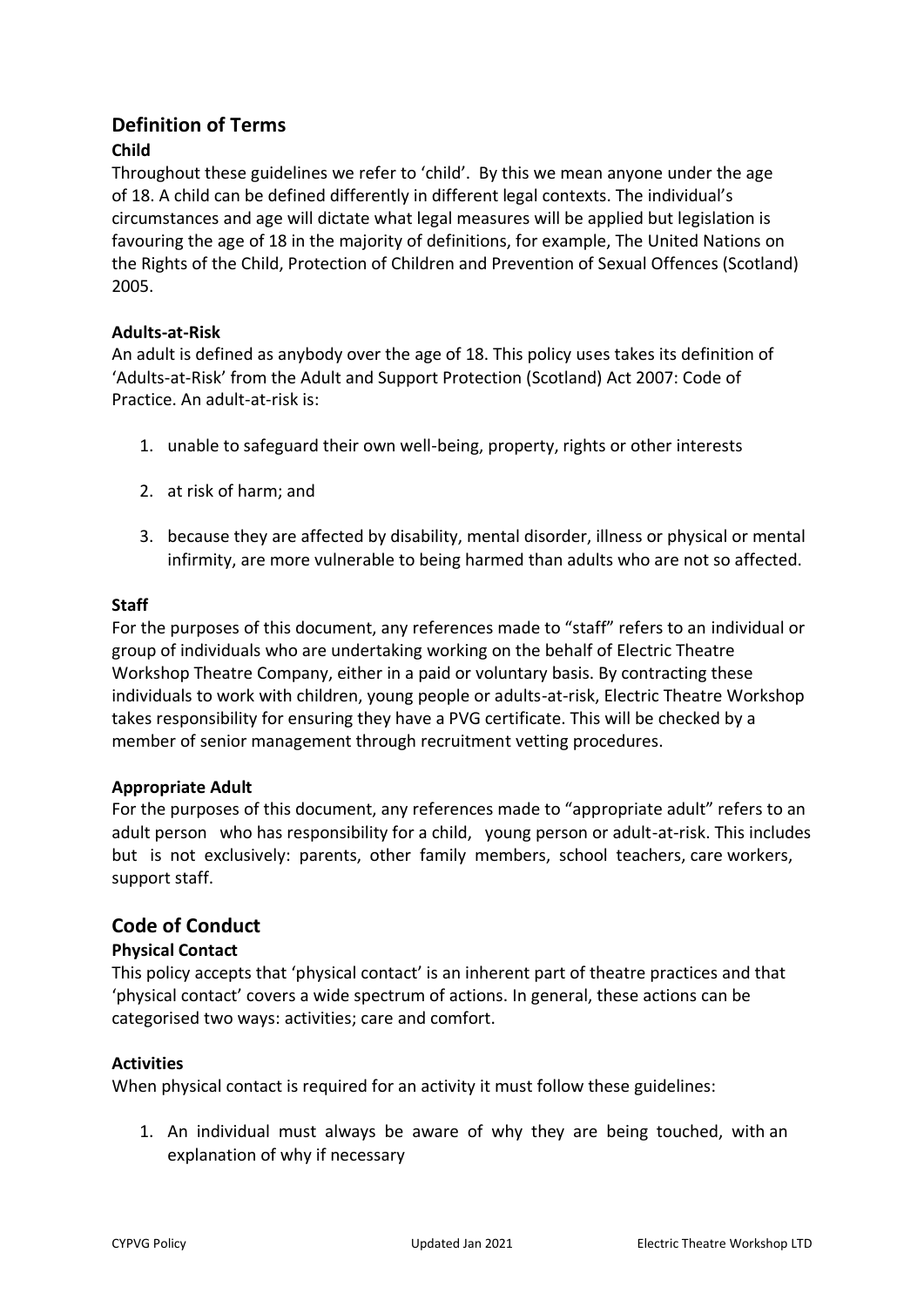- 2. If extensive contact is required for an activity, an explanation of why this is necessary will be provided to the individual's parents/appropriate adult in advance
- 3. The activity must take place in an open and public space, with other appropriate adults present
- 4. The contact is limited to the amount necessary for the work outlined in the activity
- 5. Other staff present at the activity remain vigilant for any concerning behaviour

#### **Care & Comfort**

As is the case for everyone we work with, physical contact to comfort, reassure or empathise with an individual should only take place if initiated by the individual and is taking place in an open and public place with other staff members present. It should also be agreeable to both the individual and the staff member and should be limited and appropriate to the child's gender, age, religious, ethnic and cultural background.

It should be borne in mind that some individuals who have been sexually abused might seek inappropriate physical contact or shy away from any kind of physical contact. If an individual is not comfortable with any form of physical contact, other ways of working with them will be explored. The primary consideration will always be to act in the best interests of the individual.

#### **Respecting an Individual's Individuality**

Children, young people and adult-at-risks may have particular needs due to their religious, cultural or ethnic background, illness or disability, or emotional and behavioural difficulties. Because it will not always be the case that Electric Theatre Workshop know the full background of every individual they work with, steps will always be taken when planning activities that they are accessible and considerate of an individual's potentially sensitive personal history. If work is being undertaken for a third party, for example in a school, Electric Theatre Workshop will ask a member of staff who knows the children in advance, whether there are any individuals in the group who have particular needs. Where possible Electric Theatre Workshop will endeavour to involve the individuals it works with in decision making processes.

#### **Bullying**

Children can also be at risk of harm from other children. If bullying does take place during the activities, there is a chance that the child will also be getting bullied in other settings. The Electric Theatre Workshop recognises that bullying can take many forms and including verbal abuse as well as physical intimidation. The Electric Theatre Workshop makes it clear that bullying, in any form, will not be tolerated.

#### **Discipline**

While Electric Theatre Workshop does not foresee a situation where it will enact strict disciplinary procedures with individuals it is working with, there may be times when the behaviour of one individual is impacting on the ability of the planned activity to continue effectively. Before an activity involving children, young adults or adults-at-risks begins, those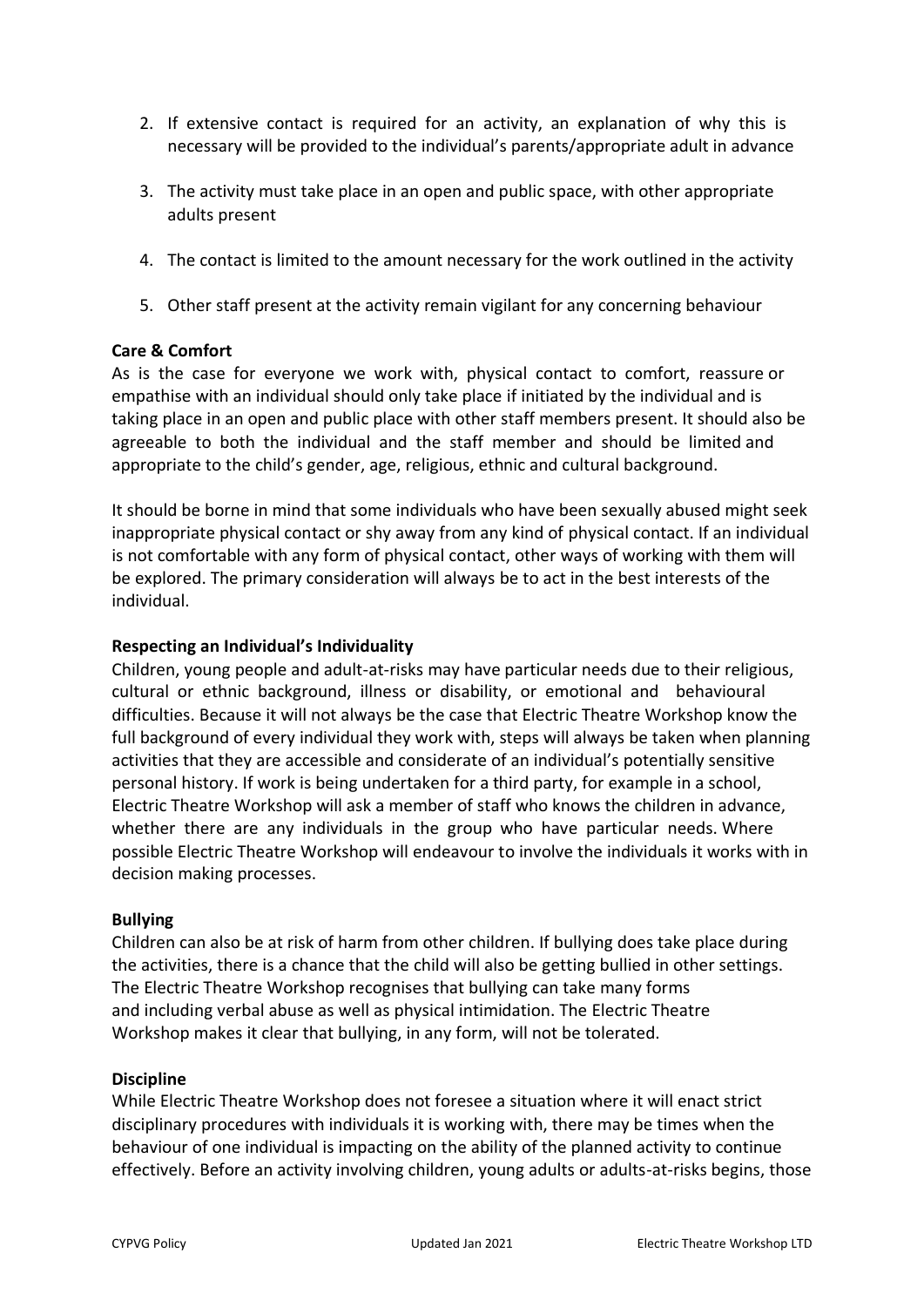leading the activity from Electric Theatre Workshop will consider the rules for the activity with some consultation with the young people involved; agreeing how they should be enforced, and establish any sanctions for their infringement. Any sanctions agreed upon should be implemented fairly across all individuals involved in the activity. If a member of staff suspects that an individual is being bullied by another member of the group, they will be prepared to use their own judgement to manage the situation properly. In some cases, it may be necessary for the staff member to involve the appropriate adults responsible for the individuals concerned in the bullying, such action will be up to the discretion of the staff member. If work is being undertaken for a third party, e.g. in a school, Electric Theatre Workshop will defer to the disciplinary methods of that third party.

### **Staff: Individual Ratios**

In most instances, when Electric Theatre Workshop is undertaking activities with children and young people, often they will be accompanied by a parent or an appropriate adult, so the adult: child ratio will be met by this third-party adult. If there is a situation Electric Theatre Workshop is leading an activity with children and there are not enough accompanying adults Electric Theatre Workshop will provide enough staff to comply with the adult: child ratios set down in the National Care Standards. In these instances, Electric Theatre Workshop will gather as much information, regarding access or behavioural requirements, about the children ahead of the activity to ensure the correct ratios are achieved.

When Electric Theatre Workshop is undertaking activities with adults-at-risk and there are not enough appropriate adults accompanying the individuals, Electric Theatre Workshop will undertake an assessment of the individuals it is working with, consulting with those familiar with the needs of the individuals, to work out a staff: individual ratio suitable for specific groups.

# **Internet Safety**

Electric Theatre Workshop recognizes that the Internet is an important and useful resource but it is open to abuse and can pose dangers to children, young people and adults-at-risk. If an activity being led by requires the use of the Internet, staff will be required to follow these guidelines:

- 1. provide adult supervision for children aged twelve and under
- 2. monitor a child's use of the internet wherever possible
- 3. using filters and mechanisms to restrict access
- 4. setting different levels of access where possible

If an activity requires extensive use of the Internet, individuals will be given tips on how to safeguard themselves which include:

1. never giving out their personal information including email addresses;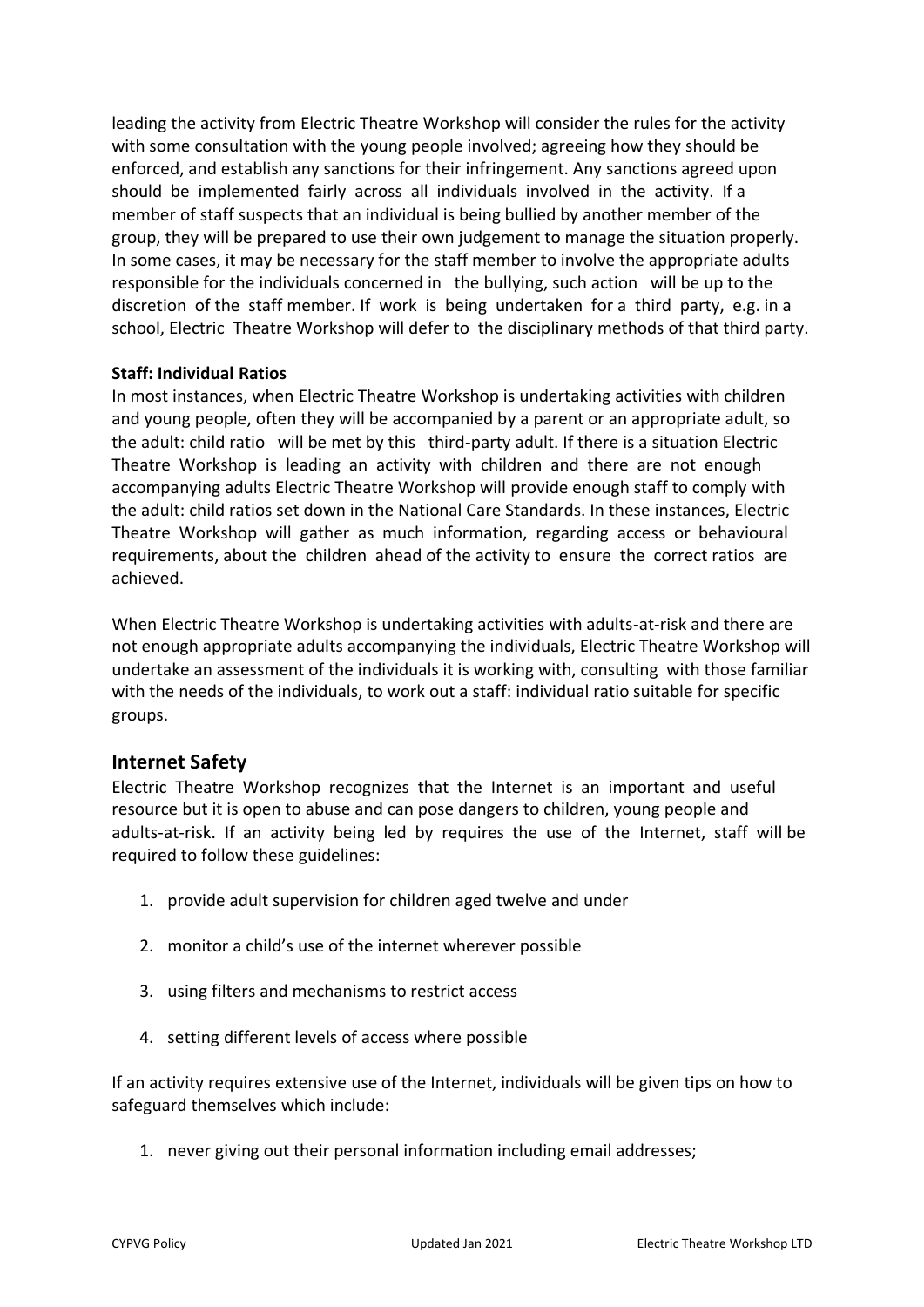- 2. never agreeing to a face to face meeting with anyone they have contacted via the Internet
- 3. reminding them that people can and do lie about themselves over the Internet
- 4. never allowing photos of themselves to be posted on the Internet in a way which could easily identify them
- 5. asking them to immediately exit any chat room or shut down from a site that has obscene or suggestive messages and to report immediately such instances to a supervisor

# **Photographs and Images**

Photographs can be used as a means of identifying individuals when they are accompanied by personal information. This information can make individuals vulnerable to those who may wish to abuse them. Visual content can be used or adapted for inappropriate use.

Electric Theatre Workshop will therefore endeavour, where appropriate to follow the following protocols:

1. if a visual record (photo or video) of a child, young person or adult-at-risk is to be taken, Electric Theatre Workshop will require a consent form to be signed by an appropriate adult (or the individual if appropriate). The uses of this content will be laid out in the consent form

2. if a visual record of an individual is to be published (online or in print) that individual's name will not be used

3. if group work is undertaken and certain individuals in the group do not have signed consent forms, we will blur their image

#### **Using Appropriate Material**

Electric Theatre Workshop recognises the right for children, young people and adults-at- risk to participate freely in cultural life and the arts. Electric Theatre Workshop also recognises that the content of some artistic materials may not be suitable for all individuals and these individuals should be protected from inappropriate materials. As such all materials used when working with children, young people and/or adults-at-risk will be assessed for suitability. The suitability of material will change depending on the individuals within a group and it will be the responsibility of the activity leader to assess the suitability of any materials used. Factors to consider when assessing the suitability of materials include:

1. Offense it may cause, in relation to any of the protected characteristics defined in the Equality Act or an individual's class or social status

2. Sexual appropriateness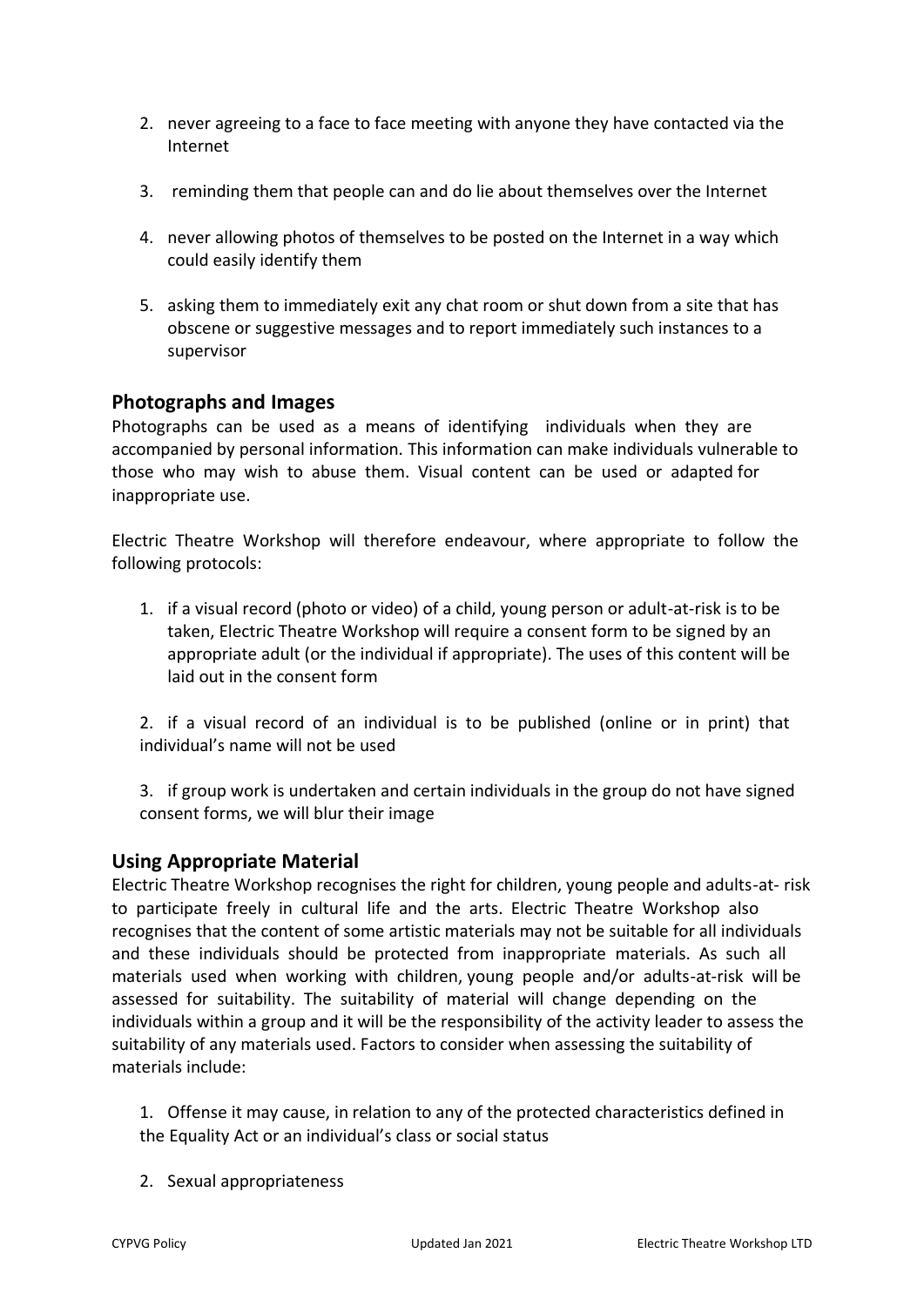- 3. Explicit language or images depicting violence or other adult themes
- 4. Potential for physical harm to self or others

If materials being used may be considered to be inappropriate but are deemed important within the context of the activity, approval - in the form of a signed consent form explaining the context of the materials - from a parent/appropriate adult should be sought.

# **Assessing Risks**

Risk assessment is undertaken by Electric Theatre Workshop before beginning any activity. Electric Theatre Workshop will also ensure that when conducting activities with children, young people or adult-at-risks, either the building the activity is taking place have a first aider, or that there is a staff member present who has a first aid qualification. In the case of an accident resulting in an injury an incident report will be completed and an appropriate adult will be informed.

# **Dealing with Disclosures and Suspicions of Abuse and Neglect**

Electric Theatre Workshop recognises that there are five primary categories of child abuse or neglect:

**Physical Injury:** Any deliberate act of physical harm to a child or young person by the person having care or charge over the child. This could also include a deliberate failure to protect a child from physical danger.

**Emotional Abuse:** Persistent and/or severe emotional ill treatment or rejection of a child or young person. This may include degrading name-calling, complete absence of affection towards the child, or unrealistic demands for achievement being placed on a child and being intimidated by threats. This is often the most difficult to recognise, but it can have a profound effect on children and young people.

**Neglect:** Failure to provide care, or exposure of a child to danger that seriously affects his or her health and/or development. This could include starvation and prolonged exposure to cold.

**Sexual Abuse:** Where children are forced or persuaded to participate in any form of sexual activity by another person. This may include activities that children do not fully understand and cannot give their consent; and/or they have been coerced into participating against their will. Sexual abuse includes a wide range of actions including people indecently exposing themselves to children, asking children to touch their genitals, viewing pornography and penetrative sex.

**Non-Organic Failure to Thrive:** Children who significantly fail to reach normal growth and developmental milestones – physical growth, weight gain, social and intellectual development – and there is no reasonable medical or organic explanation for this.

There are, in addition, several specific activities that the Scottish Government defines as child abuse and which may not be so obviously linked to the primary categories. These are: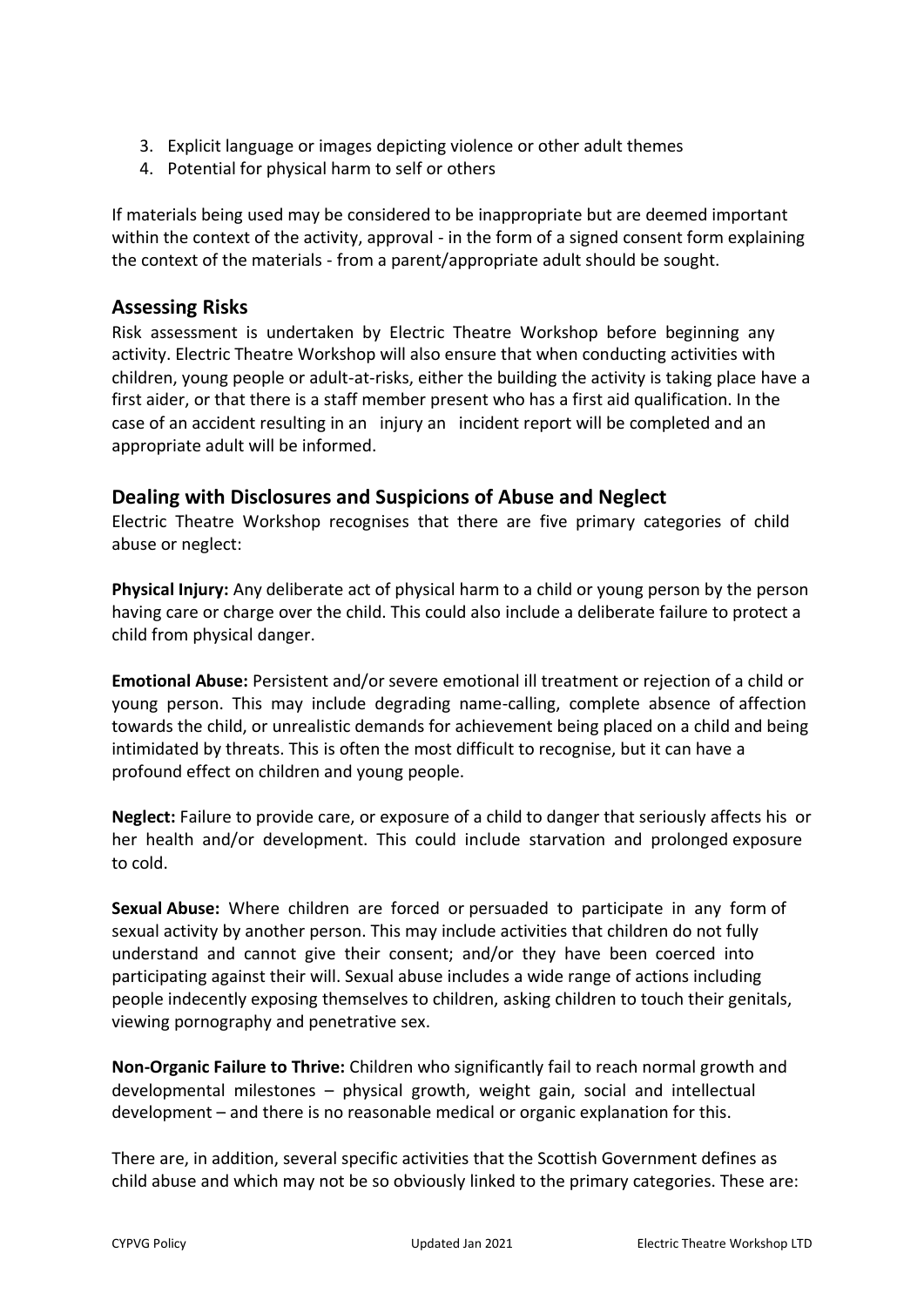1. The sexual exploitation of children and vulnerable adults for example, children involved in prostitution and ritual abuse

2. Munchausen's syndrome by proxy/ fabrication or induction of illness in a child by a carer

- 3. Foetal abuse, for example, through maternal abuse of alcohol or drugs
- 4. Domestic abuse (primarily of mothers) which causes physical or emotional abuse of children
- 5. Children affected by parental drug and/or alcohol abuse
- 6. Racial abuse
- 7. Female genital mutilation (circumcision)
- 8. Forced marriage
- 9. Children who need protecting from harming themselves, through self-inflicted injuries or reckless behaviour.

Concerns about actual or potential harm to a child, young person or vulnerable adult may arise over a period of time or in response to a particular incident...

If a disclosure of abuse is made to staff, they should take it seriously and follow these guidelines of how to proceed.

- 1. Never promise an individual that you will not tell anyone what he or she has told you. Explain that in concern for his or her wellbeing you have to pass this information on but that it will be to as few people as possible. Tell them who will be told and, to the best of your knowledge, explain to them what will happen next
- 2. Be neutral and non-judgmental. If an individual is telling you about abuse they may have suffered, this can be difficult to hear but is important that any reactions you might have are kept to a minimum. Remember that this individual may be telling you about something scary or frightening that has happened to them and your calm, neutral and supportive reaction is important
- 3. Do not press the child for more information. You should not ask any leading questions, for example "did your Uncle Sam do this you?" Allow the individual to tell his or her story. You only need to establish the basics of what happened and whether the child is at immediate risk. For example, is the adult the individual is talking about the one that they will be going home to today? You just need to establish how urgent any action taken must be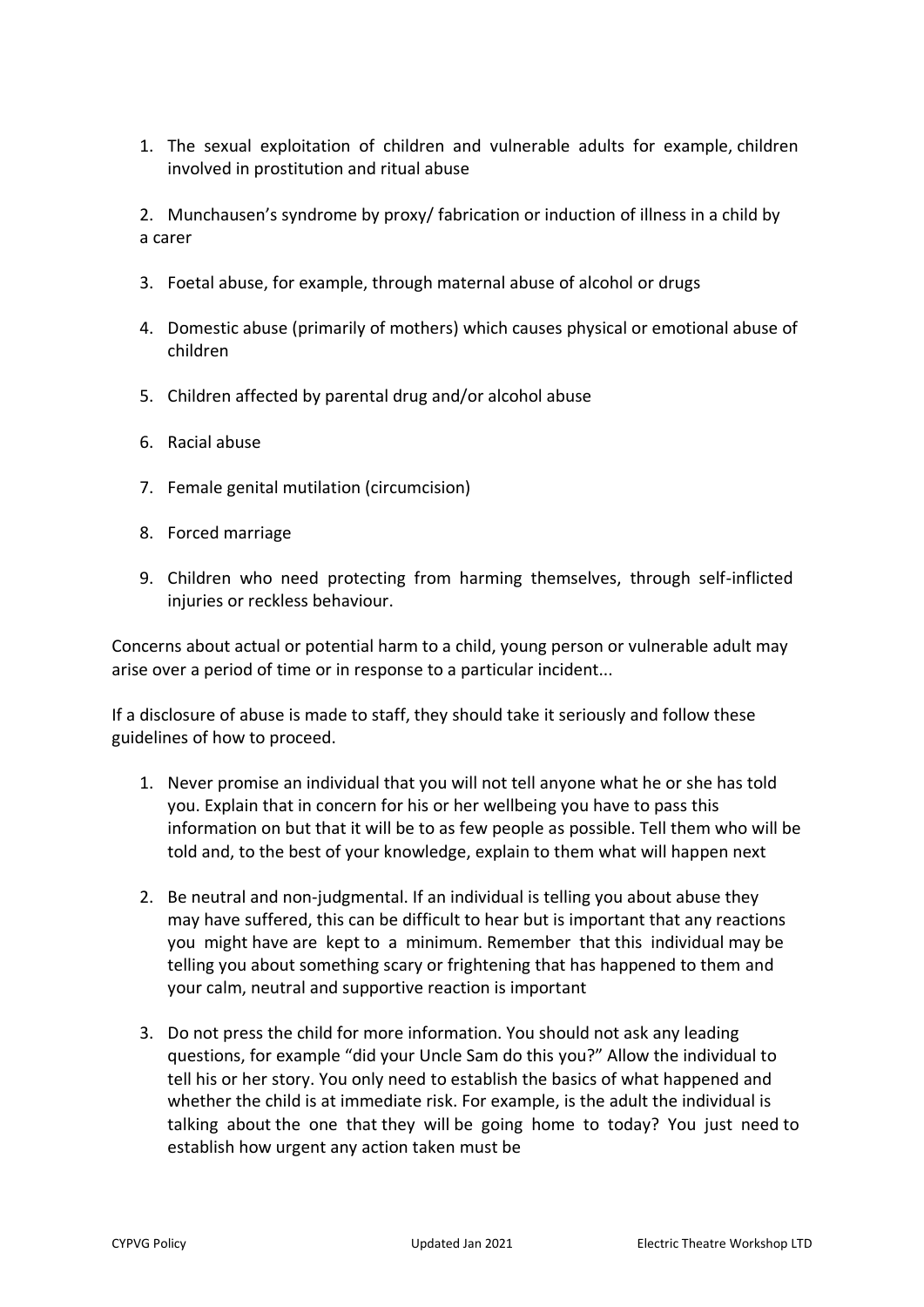4. Keep in mind that the child may have been told not to tell anyone. Sometimes people who abuse children will threaten them, or someone they care about, with further harm if they tell anyone. Reassure the child that they have done the right thing in telling you and that you and others are going to help them. There are lots of reasons why children may be afraid to tell. They may have been bribed not to tell, made to feel that they are to blame for what has happened, threatened with, or experienced, actual violence from the abuser, and/or made to feel afraid of what might happen to the abuser as they could be someone that they know and care about

5. Write down what a child has told you as soon as possible. Be careful to ensure that your recording accurately reflects what the child said and the circumstances in which the child told you about it

Electric Theatre Workshop recognizes that concerns may also arise as a result of direct observation or reports from a third party. If a disclosure has been made or a concern generated, the applicable staff member should then consult the company's designated Child, Young Person and Adults-at-Risk Protection Worker. The information should not be given to any other staff members as it does not concern them. It is the responsibility of the designated Child, Young Person and Adults-at-Risk Protection Worker to pass it onto the relevant authorities. In all instances, the fact that a concern has been raised a record will be logged whether or not further action has been taken.

If the disclosure concerns the person nominated as the individual's appropriate adult or the company's designated Child, Young Person and Adults-at-Risk Protection Worker then individuals should speak to local social work services details of which can be found at http://withscotland.org. Before any activities begin, children, young people and adults- atrisk will be made aware of how they can make a complaint about a staff member and will be given the option of reporting to multiple people to safeguard against the possibility of a complaint being made to the subject of the complaint.

#### **Storing Information**

If sensitive information about a child, young person or adult-at-risk, to do with a disclosure or anything else, is recorded it will be stored in a locked drawer in the registered office. When it is deemed a suitable time to stop storing the information, it will be destroyed using a secure shredding service.

#### **Disclosures Against Staff**

If a child discloses that someone in the Electric Theatre Workshop has caused them harm, this will be treated in the same way as any other disclosure a child may make. The information will be passed onto the designated child protection worker and handled in the same fashion. This will ensure that the allegations are treated in a consistent and fair manner.

Staff and volunteers will be made aware of the procedure that will be followed in the event of an allegation being made against them. These procedures and processes are in place, first and foremost, to protect and promote the wellbeing of children, but they also provide staff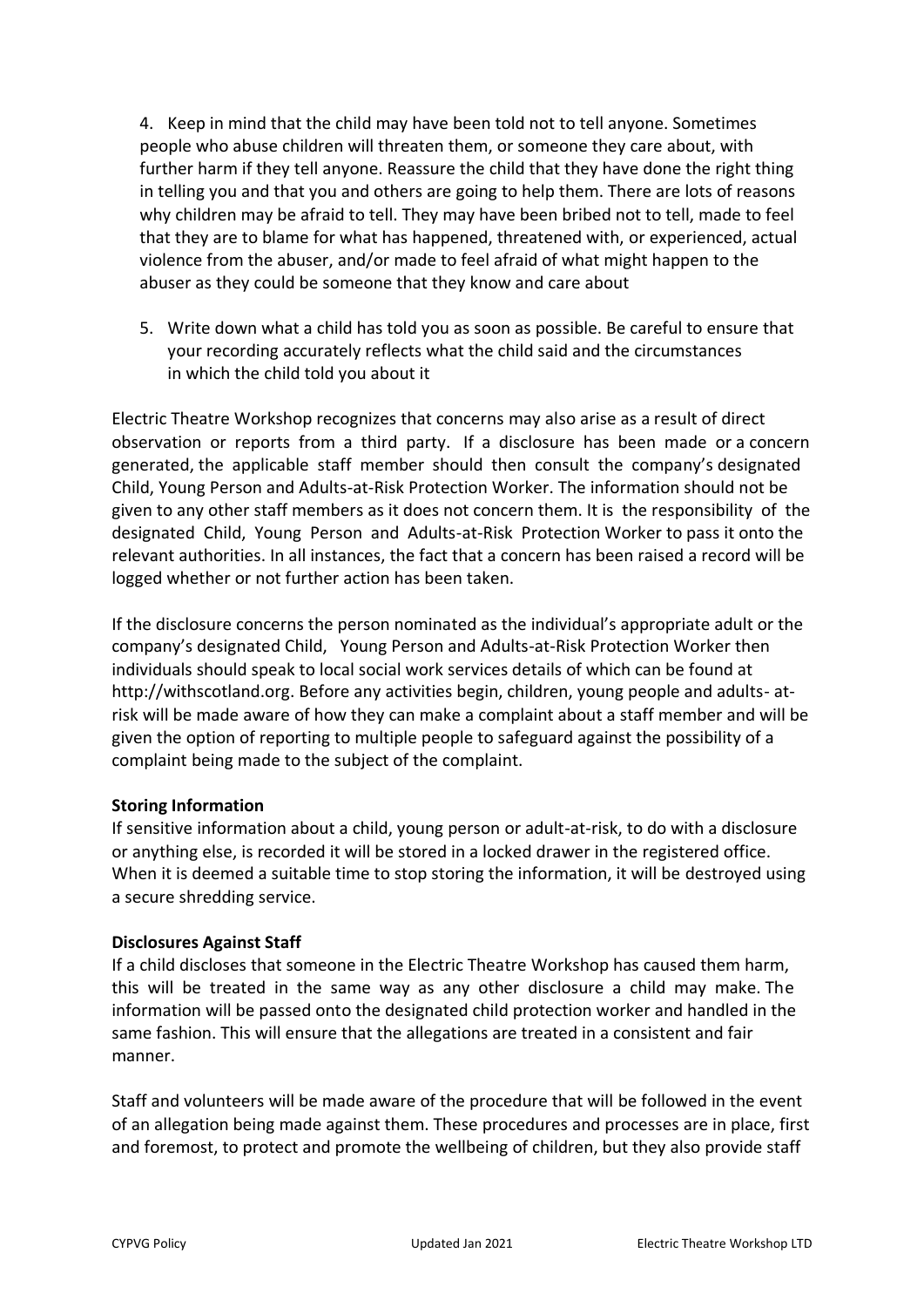and volunteers with the assurance that there is a consistent and predictable response to allegations of child abuse.

If an allegation is made against a staff member or volunteer, the Electric Theatre Workshop will consider suspending the individual from work with the organisation until the situation has been investigated. If the Electric Theatre Workshop is not sure of what action to take, it will seek guidance from the police and/or local authority.

To protect staff from fear of defamation in the case of reporting a disclosure which turns out to be untrue Electric Theatre Workshop follows the guidelines laid out in the Guidelines on Child Protection prepared for the independent schools in Scotland.

"Concerned adults are sometimes reluctant to report suspicions of abuse for fear that the person suspected will sue them for defamation if the allegation turns out to be unfounded. To be defamatory, a statement must first of all be untrue. Even if subsequently shown to be untrue, the statement will be protected by "qualified privilege" if it is made to the appropriate authority 'in response to a duty, whether legal, moral or social or in the protection of an interest'. Unjustified repetition of the allegations to other persons will not be protected by privilege. The qualification on privilege refers to statements motivated by malice. If a statement, even to the appropriate authority, can be shown to be not only untrue, but motivated by malice, then an act of defamation could be successful."

#### **Recruiting and Supervising Staff and Volunteers**

Electric Theatre Workshop takes every precaution to ensure that all staff and volunteers working with children, young people and adults-at-risk are suitable to do so. Before commencing work of this kind Electric Theatre Workshop requires all staff working directly with children or adults at risk, to have a PVG certificate. Staff new to the organisation will be periodically supervised to ensure they are providing the best possible service

# **Electric Theatre Workshop Limited Children, Young People and Vulnerable Groups Policy Updated Online Safeguarding Statement January 2021**

Electric Theatre Workshop Limited (trading as Big Burns Supper) works with children, young people and vulnerable groups as part of its activities. These include engaging these groups in online engagement.

The purpose of this policy statement is to:

- 1. ensure the safety and wellbeing of children and young people is paramount when adults, young people or children are using the internet, social media or mobile devices
- 2. provide staff and volunteers with the overarching principles that guide our approach to online safety
- 3. ensure that, as an organisation, we operate in line with our values and within the law in terms of how we use online devices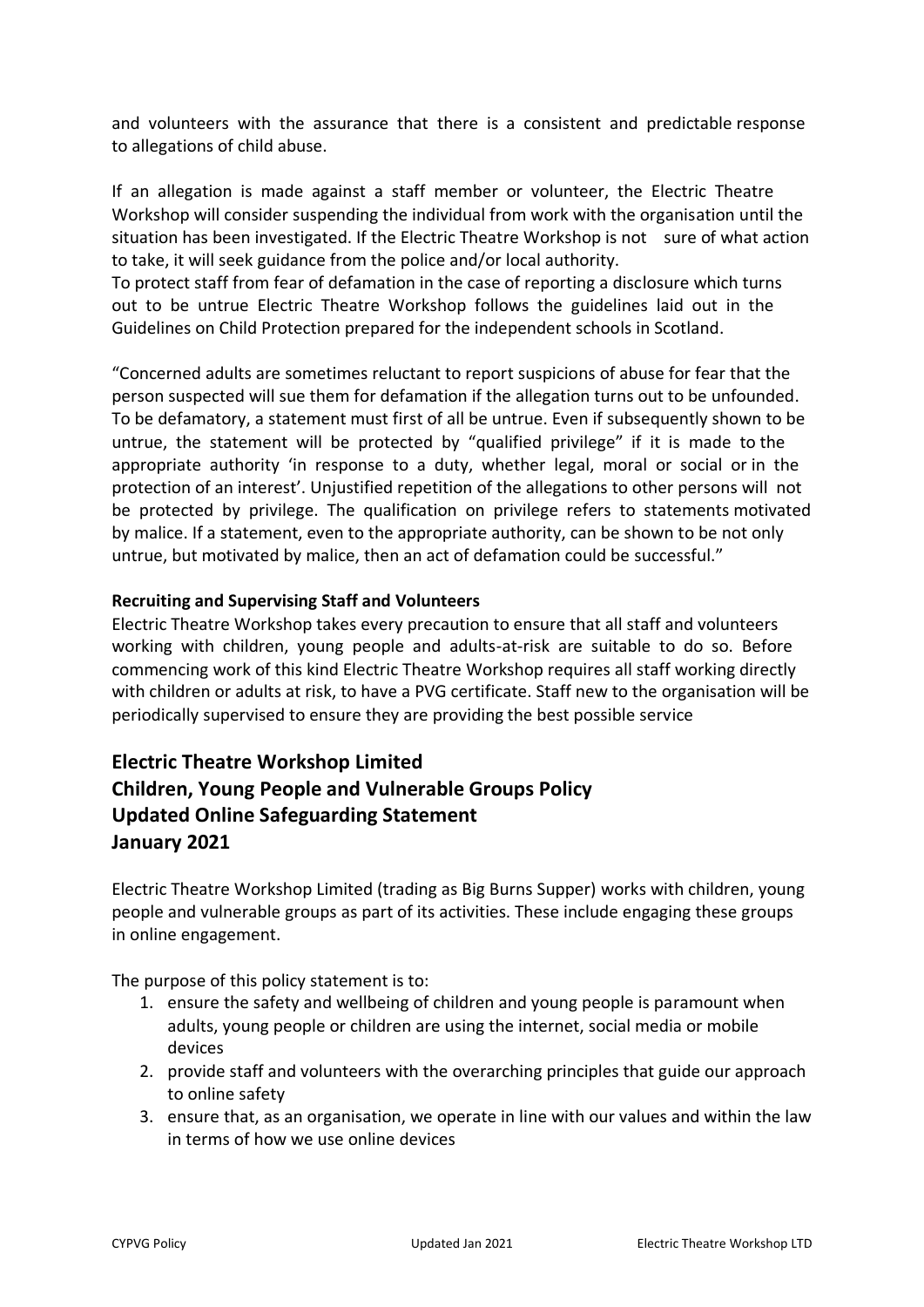The policy statement applies to all staff, volunteers, children and young people and anyone involved in Electric Theatre Workshop's activities.

This policy statement has been drawn up on the basis of legislation, policy and guidance that seeks to protect children in Scotland.

Summaries of the key legislation and guidance are available on:

- learning.nspcc.org.uk/child-abuse-and-neglect/online-abuse
- learning.nspcc.org.uk/child-abuse-and-neglect/bullying
- learning.nspcc.org.uk/child-protection-syste

We believe that:

- 1. children and young people should never experience abuse of any kind
- 2. children should be able to use the internet for education and personal development, but safeguards need to be in place to ensure they are kept safe at all time

We recognise that:

- 1. the online world provides everyone with many opportunities; however it can also present risks and challenges
- 2. we have a duty to ensure that all children, young people and adults involved in our organisation are protected from potential harm online
- 3. we have a responsibility to help keep children and young people safe online, whether or not they are using Electric Theatre Workshop's network and devices
- 4. all children, regardless of age, disability, gender reassignment, race, religion or belief, sex or sexual orientation, have the right to equal protection from all types of harm or abuse
- 5. working in partnership with children, young people, their parents, carers and other agencies is essential in promoting young people's welfare and in helping young people to be responsible in their approach to online safety

We will seek to keep children, young people and vulnerable groups safe by:

- 1. appointing an online safety coordinator
- 2. providing clear and specific directions to staff and volunteers on how to behave online through our behaviour code for adults
- 3. supporting and encouraging the young people using our service to use the internet, social media and mobile phones in a way that keeps them safe and shows respect for others
- 4. supporting and encouraging parents and carers to do what they can to keep their children safe online
- 5. developing an online safety agreement for use with young people and their parents/carers
- 6. developing clear and robust procedures to enable us to respond appropriately to any incidents of inappropriate online behaviour, whether by an adult or a child/young person
- 7. reviewing and updating the security of our information systems regularly
- 8. ensuring that usernames, logins, email accounts and passwords are used effectively